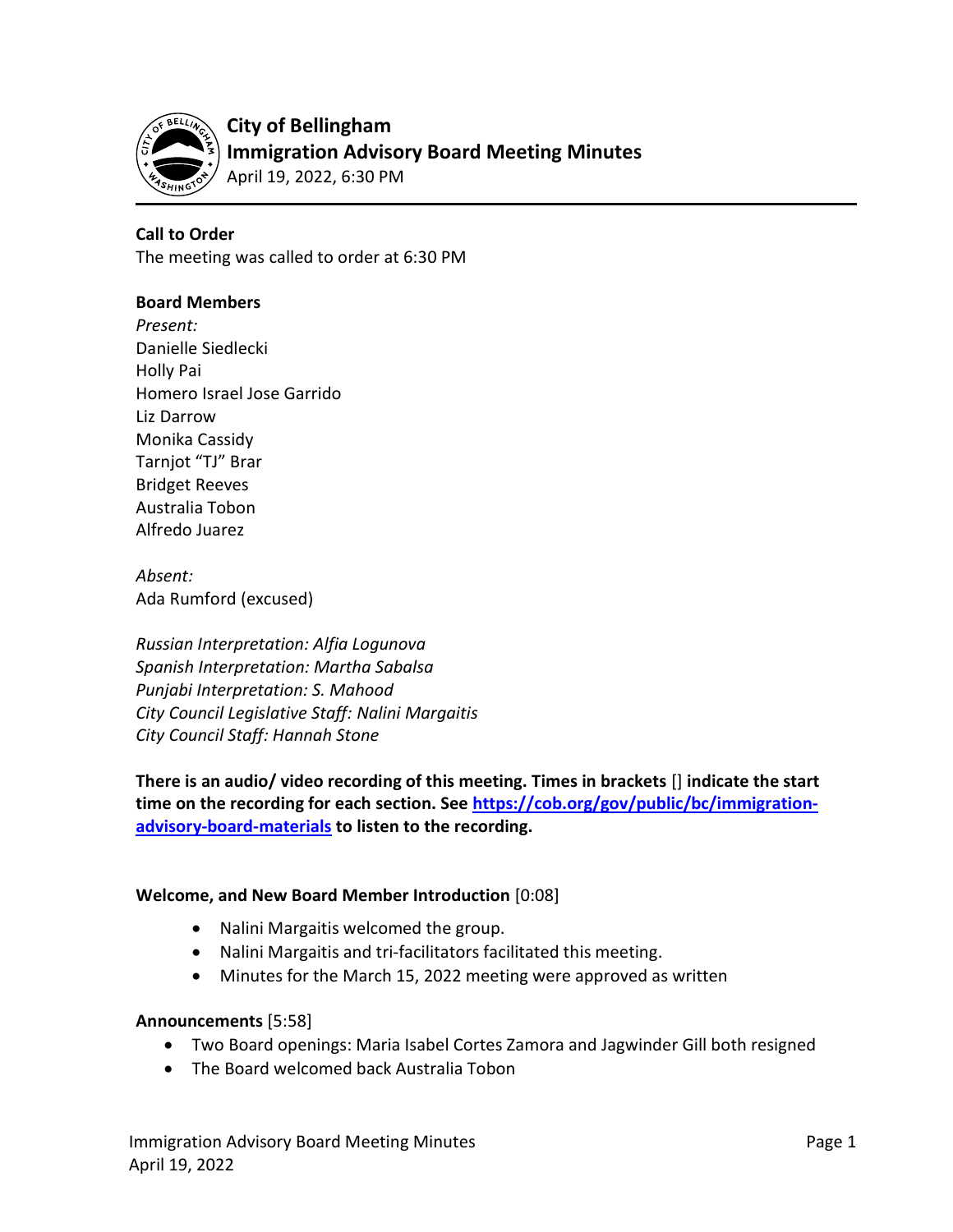## Public Comment and Community Reports [7:05]

- Lelo Juarez shared that on March 22, 2022, a tulip worker stopped working because there was a a lot of harassment on-site, often working without water and proper gloves (the company spoke to a select a number of employees) – the employees went on strike in order to negotiate their situation. The outcome: the company agreed to provide gloves, restrooms, and water.
- Lelo Juarez also shared that there will be a Marche Campesina on May 1, 2022: gathering at 9AM at Edgewater Park (600 Behrens Millett Rd Mount Vernon)
- MB asked CM Stone if there has been any progress on the IAB's request for better data. Stone responded that there has not been but that there has been movement to bring this item to the Council's agenda on the first meeting in May (May 9, 2022) during the Public Health, Safety, and Justice Committee as two separate agenda items: one for the IRC and the other for the ordinance updates. The latter item would like be presented at a subsequent meeting before the Committee of the Whole.
- Von Ochoa shared that children would benefit from the IRC

# Commitment Process Regarding Public Comment [22:32]

- Holly Pai shared that the Board has been receiving emails from the public that go unanswered. An active participant suggested that the Board make a commitment to take action regarding public comment.
- The Board members held a discussion related to answering public comments. Suggestions included: taking time during the following meeting to answer questions from the previous month, Board members to volunteer to respond to specific questions, stick to the community outreach liaison system. The outcome: the Board decided to continue with the monthly liaison position. Email: immigrationboard@cob.org
- Monika Cassidy shared that she had a lunch with the Mayor where she expressed frustration that there is no support for the Immigration Resource Center, that the IRC should be accessible by bus, discussed the IAB flyer that she, Danielle, and Ada created. Overall, Cassidy expressed that she would like to see better communication and connection with the Council and the Mayor.

## Process Subcommittee [54:14]

- The Mayor will be present at the May 17, 2022 meeting. Please send questions to Brooksana Raney by May 11, 2022: braney@cob.org
- Hannah Stone suggested to update the draft ordinance based on the outcome of the May 17, 2022 meeting – there was disconnect between the Mayor and the Board and she hopes to have a conversation to have some clarity on the direction of the Board.
- Holly Pai screen shared the ordinance and stated that she did not receive and edit suggestions from any Board members. Liz Darrow outlined the changes clarifying that replacement appointees shall serve a two-year term on the Board (beginning the date they are appointed) and that the applications are sent to the Board members. Hannah Stone added that, after speaking with Tracy Lewis, she learned that all Boards and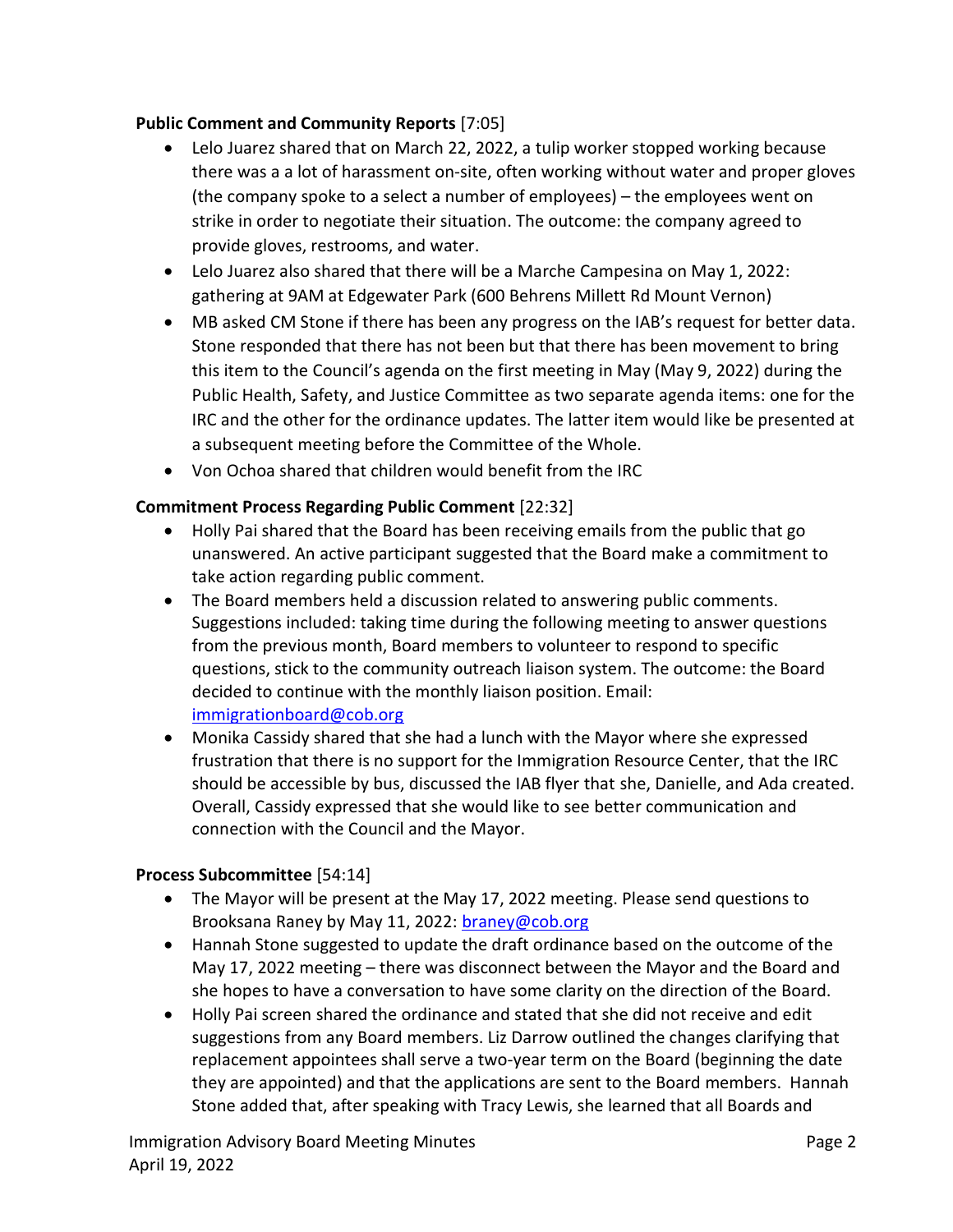Commissions are appointed in a similar fashion. The newest Board members stated that they were not informed of their term limits. Liz Darrow requested that the Board view any updates to the ordinance prior to the ordinance being presented to the Mayor.

**•** ACTION ITEM:

Holly Pai/ Monika Cassidy moved to approve the ordinance as presented Motion carried 9-0, Ada Rumford excused.

 The process subcommittee removed the country of origin from the matrix & Hannah Stone reminded the Board that, as an advisory Board to the City, to ensure that the questions asked in the matrix are permissible with city standards (equal protection) and that she would be happy to take that to Legal.

## IAB webpage updates [1:35:57]

 Danielle Siedlecki presented Ada Rumford's updates to the city webpage: the addition of the banner on the IAB page and to group information into drop down sections of accordions. The subcommittee is looking for approval from the Board. In addition to English, the city has agreed to provide translations of the website into the following languages: Spanish, Punjabi, Vietnamese, and Russian. There was consensus on the Board to proceed with the image depicting the raised hands.

#### Immigrant Resource Center update [1:42:14]

- Lelo shared that, on April 4, 2022, Liz, Homero, Danielle, and Lelo met with CM Dan Hammill, where they explained why the immigrant community needs a resource center: immigrant families do not have access to a lot of the government services that are offered. The group asked CM Hammill what steps they can take to speed this up and create the IRC. CM Hammill liked the idea of creating the resource center and requested that the IAB present him with a draft ordinance of what they want and then he will present it to his fellow CMS.
- Lelo presented the following change in the ordinance: WHEREAS, for many immigrants, a sense of place and belonging will foster positive interactions with government and build trust
- Liz Darrow shared that the Racial and Equity Commission provided feedback on the wage provided in the ordinance, stating that it was too low
- Hannah Stone added that the City would likely not be employ someone who is not authorized to work in the US

#### Federal Contact data review [2:04:02]

- Bridget Reeves drew attention to the incident on March 31, 2022 PR lieutenant telephoned HSI as well as an increase in CBP dispatch initiating contact
- Liz Darrow drew attention to CBP request of Blaine PD to assist with a juvenile that illegally crossed over from Canada to US and observed that the federal system and the courts were not kept separately